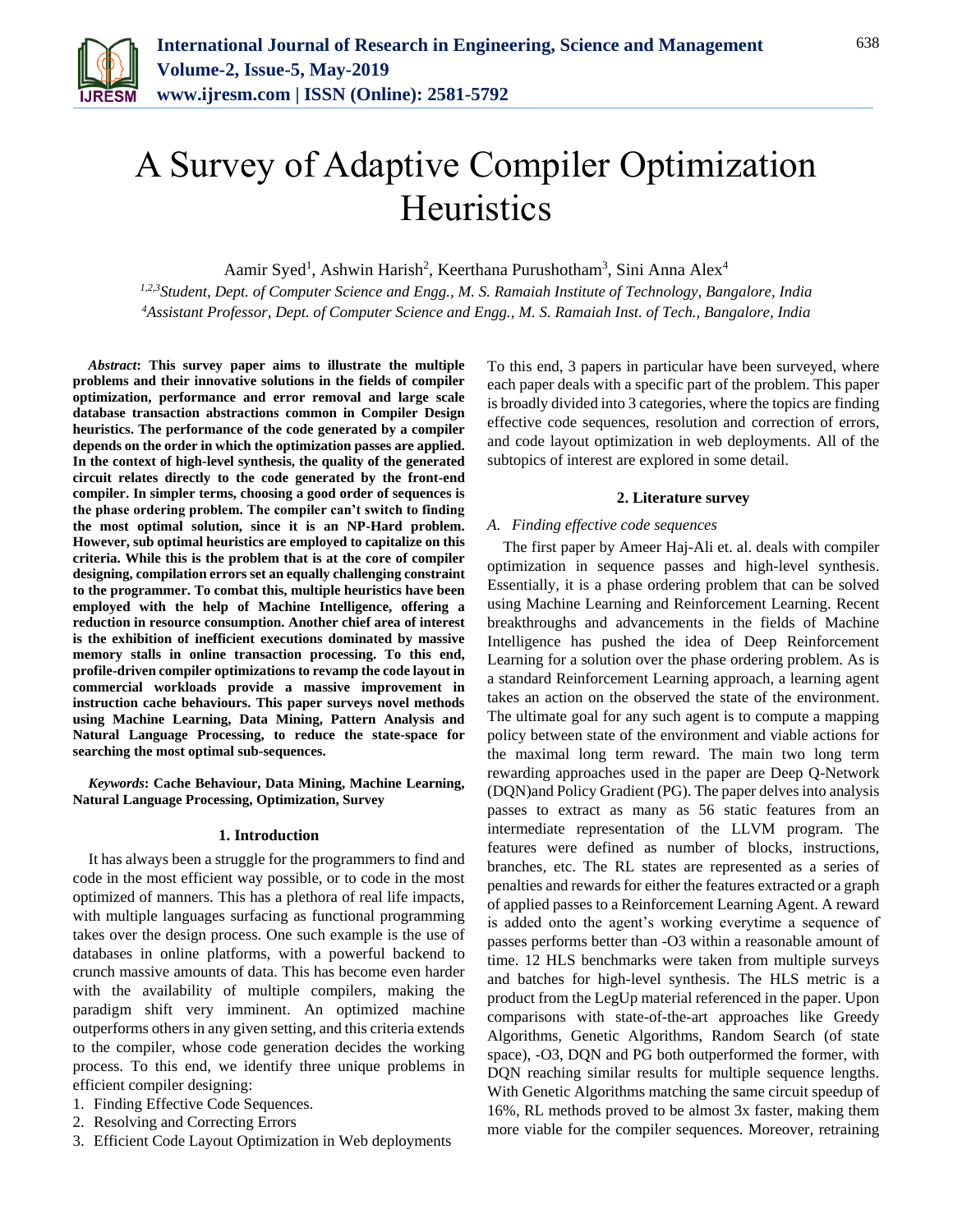

agents for multiple systems holds the ability to improve runtime even further.[1][4]

# *B. Resolution and correction of errors*

The paper by Khushali et. al. deals with the second problem in particular, taking care of the errors generated due to human error. The first of the two papers deals with correction and mitigation of errors using hashtags for comparison with a faulty / error ridden program. It delves into the use of programming practices in most academic institutions, which leads to discombobulation for newcomers into the field of programming. Correction of such errors is an issue of the highest importance, and a resource consuming process. The system proposed in the paper deals with correction of compile time errors using Data Mining and Machine Learning techniques. All programs are analyzed and broken into classes in a given database, where all logically incorrect programs are compared with to form pattern sequences using hashtags. The incorrect programs are then analyzed using Machine Learning and suggestions to correct them are given. A rule table comparison is mentioned as the inception for the pattern analysis approach used in the paper, while programming properties and pointer dereferences form the major part of suggestion building using Machine Learning. Control Flow Graphs (CFG), SVMs, Decision Trees, etc are used for the predicate analysis in program statements. The paper delves into heuristics for each of the building practices using Machine Learning. The latter three referenced developments include automated detection of logical errors using source code, logical error correction systems using Genetic Algorithms with statistical CFG techniques, and dependency analysis for precision increase. Fuzzy Logic with Apriori-All, Expression mining, analyzing data dependencies and merge rules form the majority of concepts in the respective developments. Logical errors are broached upon, with missing invariants forming the base for a solution using Data Mining techniques. Each program is visualized as a step of functions, and suggestions are given via a Machine Learning algorithm using profiling and previous data. Modification and code embeddings are suggested to the user, where code is embedded by replacing the whole code. The proposed system in the paper forms a 7-part sequence: Construction of the Compiler, Programming Construction, Comparing the programs, Deducing the errors, Classifying the errors, Recommending the right solution, and Embedding the correct solution. The first part of the sequence explains the architecture of the compiler, and software efficiency of it. The next part deals with comparison with the correct source program, focusing on modularity of code and logic comparison. The third part compiles the correct source program and the current incorrect one, upon differences of which takes 2 distinct operations. If the programs follow a different line of logical building, incorrect program is replaced by the source code without showing any errors. Else, the missing code is transferred to the data mining device (DMD) for base profiling. The errors are then deduced, missing part of the code is designated using data mining and profiling. This forms the 4th step of the series. The next step deals with classification of errors into logical, syntactical, and runtime errors. Machine Learning is used to get the syntactical and runtime error for suggestions, while logical errors require description of each element in addition to the Machine Learning program. Moreover, they need to be processed individually since each solution of a problem may consist of multiple correct logical iterations. Each new logic is stored in the database (db) using a hashtag, which serves as the reference for storing/retrieving them. They have 3 inherent properties, namely, uniqueness, individual definition for programs with unique logic, and case sensitivity. Depending on the type of error, the right solution is identified and suggested to the user. If the user makes changes and runs the program without the errors, the change is learnt by the machine for future suggestions. This marks the end of the 6th iteration of the sequence. The final iteration involves embedding of the correct solution in a program, which is done in the form of a macro or a new function, depending on the requirement of the user. The advantages and disadvantages of such a machine are later discussed in the paper [2], [3].

# *C. Code layout optimization in web deployments*

Ramirez et. al. illustrates and develops an efficient approach to solving memory stalls in online database transactions. As the paper states, many architecture level heuristics have been employed to increase the efficiency of the operations, even with highly complex system designs. Large instruction and data footprints initiate such behaviours, and little work has been done to improve the underlying code layout for compiler-level optimizations. The paper concludes that code layout optimizations account for a marked improvement of instruction cache behaviour, providing a marked reduction of application misses, upto 55% - 65% in 64-128K caches. Another interesting point of note is that a significantly large number of instructions misses are because of self-interference. The overall performance with optimizations is improved by 1.33 times in the execution time of the workload. All the code layout algorithms mentioned are profile driven, the optimizations being implemented in the context of Spike. Pixie or DCPI [5] have been used to collect basic block execution counts. Spike builds the Control Flow Graphs (CFG) for all procedures, and the call graph for the program. Call graphs include edges or branches between procedures, where the edge weight of the branch is determined by number of executions of the basic block. For CFGs, the control flow edges are weighted, weights being estimated from the basic block counts. The three main layout algorithms discussed here are Basic Block Chaining, Fine-Grain Procedure Splitting, and Procedure Ordering. Basic Block chaining is the idea of a simple greedy algorithm, where all flow edges are sorted with respect to their weights in descending order. Each flow edge has a source and a destination block, which can be chained together if they don't have a successor and a predecessor block respectively. The algorithm